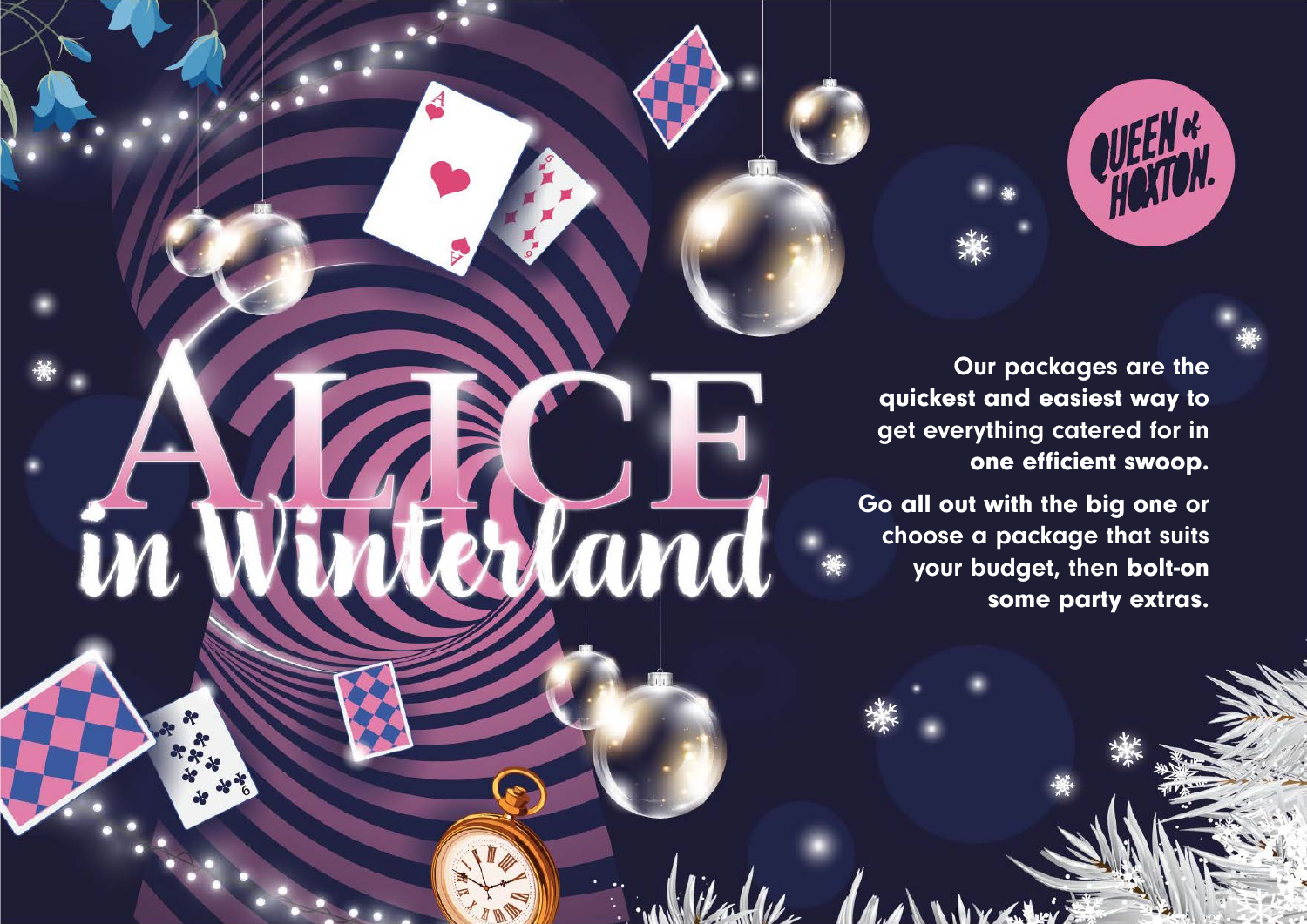# **ALICE**

# OUR PACKAGES

# Each of our packages include the following:

- Exclusive hire of your chosen floor/venue
- Technical & sound equipment hire
- Free cloakroom
- Dedicated event manager
- Security, bar & service staff
- Door host/hostess
- DJ for a 4-hour period (internal floors only)

#### ALL PRICES ARE VAT EXCLUSIVE

Please note some dates may be subject to a hire fee

# £50 PER PERSON

Welcome Prosecco/Wine/ Beer Reception

3 Bowl Food Options

4 House Drinks

# £75 PER PERSON

Welcome Prosecco/Wine/ Beer Reception

Wood

'Eat Me' Canapés

3 Bowl Food Options

7 House Drinks

# £100 PER PERSON

'Drink Me' Cocktail

'Eat Me' Canapés

3 Bowl Food Options

Sweetie Station

Five Hour Bar on House Beer, Wine & Softs OR £50 Open Bar Tab

Mad Hatters Party Pack

# £125 PER PERSON

'Drink Me' Cocktail

'Eat Me' Canapés

3 Bowl Food Options

Sweetie Station

Six Hour Bar on House Beer, Wine & Softs OR £60 Open Bar Tab

Mad Hatters Party Pack

Christmas Shooter

Unlimited Photobooth

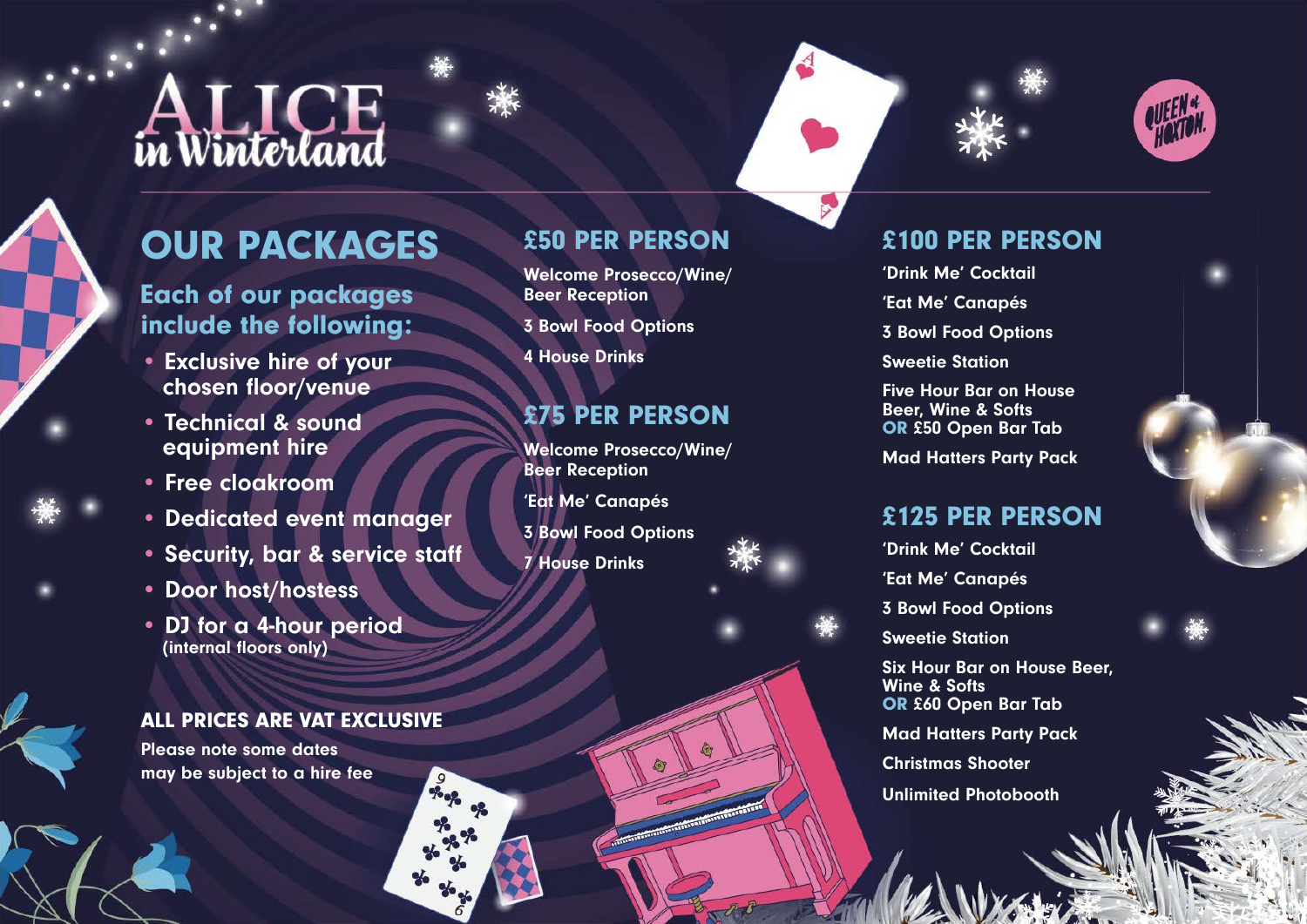

# CHRISTMAS BOLT-ONS ALL PRICES ARE VAT EXCLUSIVE

- Glitter Face Painting (2-hour minimum) £200 per hour
- 2 Hour Chocolate Fountain £300
- Unlimited Photo-Booth £500
- Sweetie Station £5 per person
- Christmas Shooters £5 each
- Mad Hatters Party Pack £10 per person
- Late Night Snacks £5.50 per person
- Shisha price on enquiry

### MERRY MAD HATTERS PARTY PACK

- Christmas Party Hats
- Christmas Crackers
- Alice in Wonderland Photo Props
- Giant Card Game

Please enquire for more information on entertainment options, to name a few... Drag Bingo, Magician, Neon dancers, the list goes on!

# CHRISTMAS SHOOTER £5 Each

Our festive shots are a nice way to end your meal or a fun mid-party treat!

#### Choc O'Clock

Homemade Chocolate Vodka, Chocolate Liqueur, Vanilla Biscuit Rim & topped with Toasted Marshmallow

#### Alice's Awake Potion

Cazcabel Coffee Tequila, Amurula coffee cream liqueur, Vanilla, Cinnamon and Biscotti

#### Cheshire Potion

Vodka, Chambord, Pomegranite, Lemon with Vanilla, Nutmeg and Popping Candy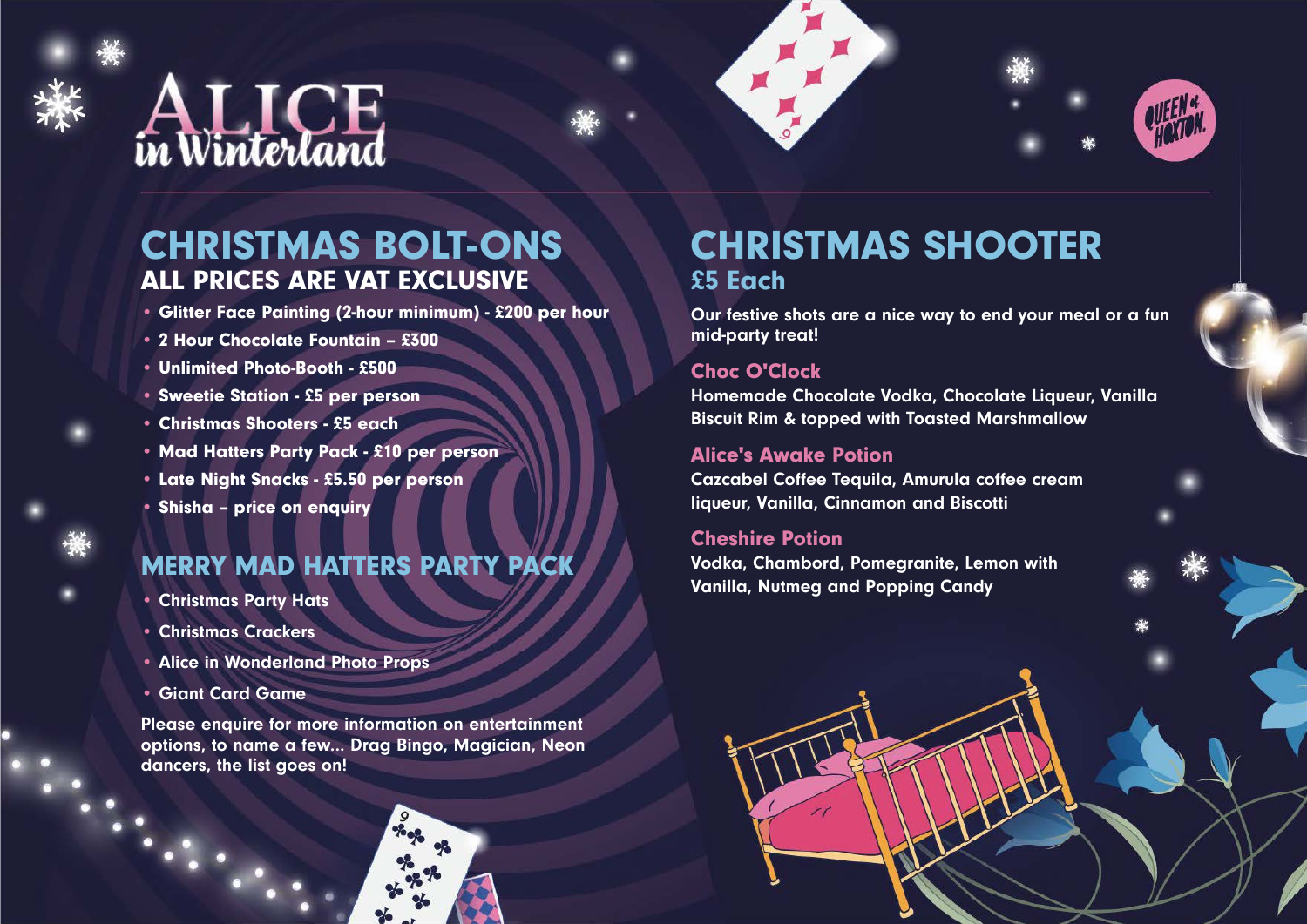

# **CHRISTMAS** CANAPÉ MENU

£3 per canapé

Maximum of 8 options per party

Minimum order of 50 per option



- Turkey, brie & cranberry slider
- Confit duck croquettes with plum sauce
- Mini beef wellington with wild mushrooms

• Pork belly chunks with Jack Daniels BBQ Sauce (GF)

Pigs in blankets

### FISH

• Lemon crab toasts (GF available on request) • Panko-breaded cod bites with tartare sauce • Garlic & chilli pil pil prawns (GF) • Smoked salmon & asparagus tart

### VEG

- Saffron & roast tomato arrancini (VG)
- Vegan mac & cheese bites with cranberry sauce (VG)
- Halloumi & roast veg skewer (GF)
- Spinach & ricotta roulade (GF available on request)
- Sweet pepper dews filled with whipped feta (GF)

\*Other gluten free products on request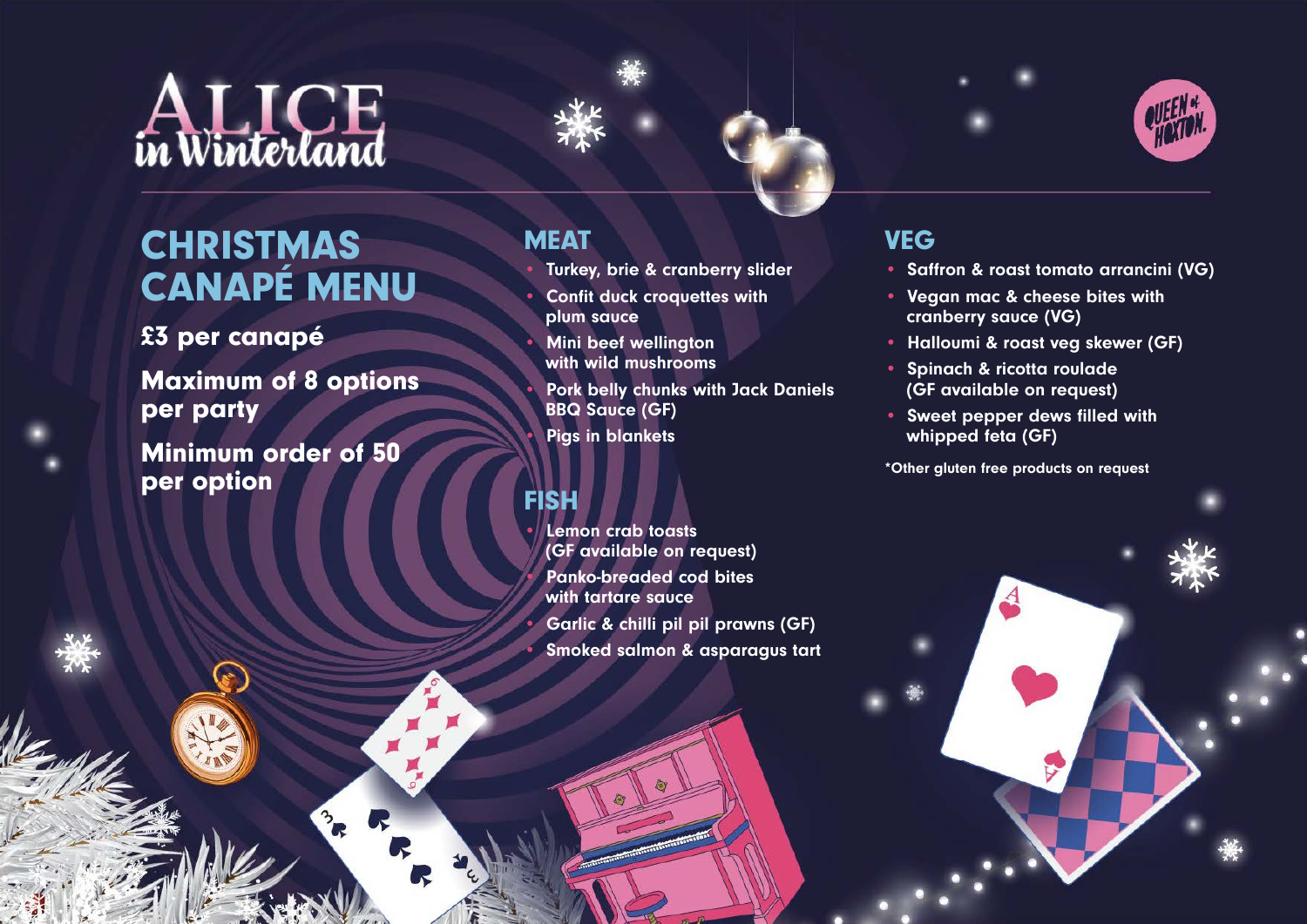



# CHRISTMAS BOWL FOOD MENU

£5.50 per bowl

Maximum of 4 savoury options per party

Minimum order of 50 per option

#### **MEAT**

- Rainbow tabuilli with spicy pulled lamb, lemon & tahini dressing
- Steak au poivre & skinny fries (GF)
- Marinated pulled pork with pickled cabbage, spiced apple chutney & mash potato (GF)
- Slow braised beef in beer glazed onions & carrots
- Turkey, sage & leek short crust pie, buttery mash & seasonal vegetables

# **FISH**

- Crayfish cocktail with lettuce & bloody Mary Rose Ketchup (GF)
- Teriyaki salmon & sticky jasmine rice (GF)
- King prawn & calamari risotto (GF)
- King crab & tabasco macaroni cheese
- Beer battered fish & chips, homemade tartare sauce & minted mushy peas
- Baked tilapia with crushed lemon, olive oil & herb potatoes (GF)

### **VEG**

- Tarka dal with pumpkin & spinach served with warm chapati (VG)
- Dreamy mac & cheese with wild mushroom & cashew crust (VG)
- Roquefort, walnut & beetroot salad with basil oil (GF)
- Vegetable risotto with parmesan & rocket (GF) (VG available on request)

# DESSERTS

- £3 Canape / £5.50 bowl food
- Homemade Jam Tarts
- **French Fancies**
- Christmas pudding & brandy cream
- Cranberry & hazelnut chocolate brownie with ice-cream (VG available)
- Brown sugar pavlova with cinnamon mascarpone & clementine syrup (GF)
- Sticky toffee pudding with ice cream
- Churros with spiced rum & chocolate dipping sauce & Baileys butterscotch dipping sauce (+ £1)

\*Other gluten free products on request